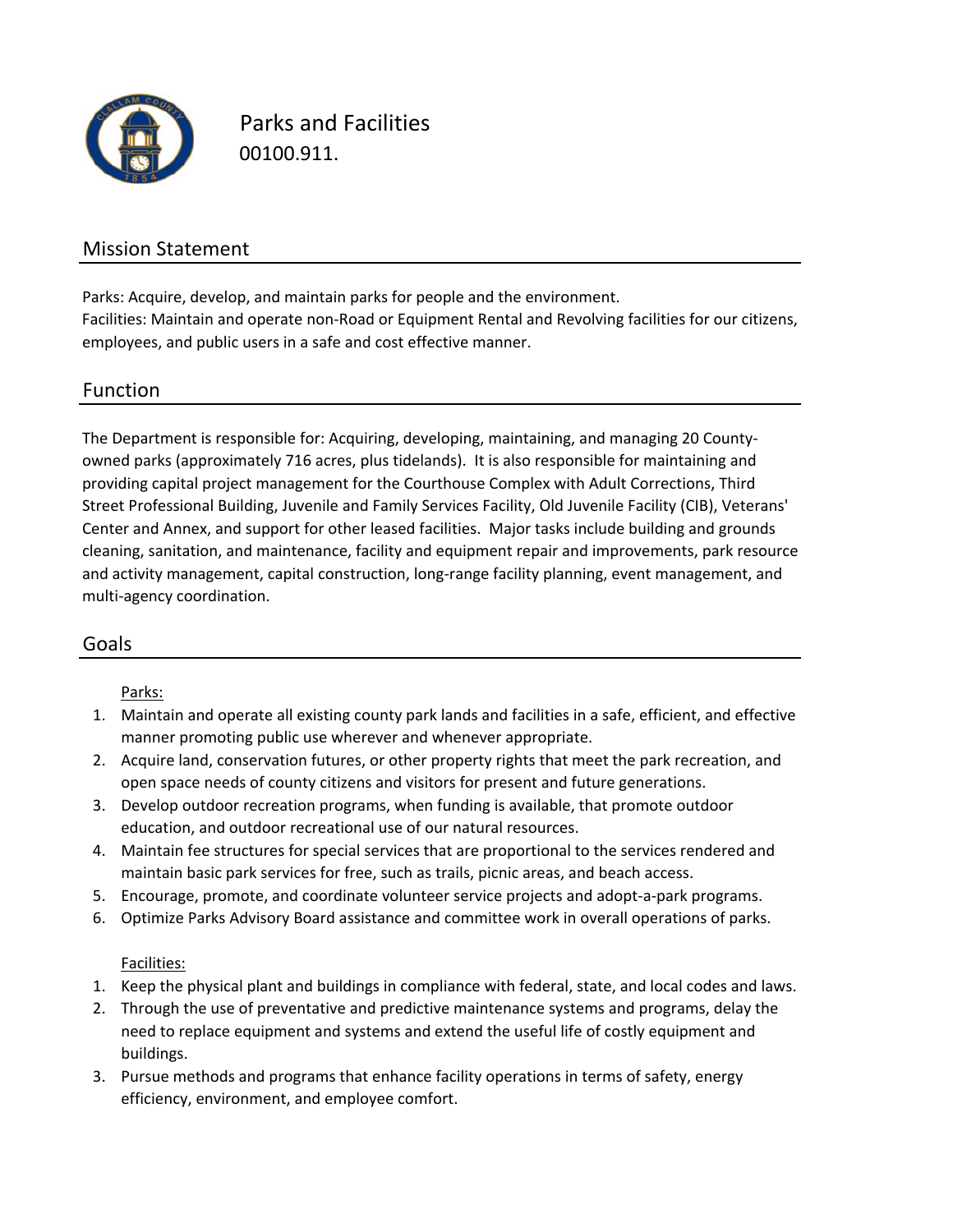# Workload Indicators

|                                                | 2009 Actual | 2010 Actual | 6/30/11 Actual |
|------------------------------------------------|-------------|-------------|----------------|
| Number of Parks                                | 19          | 19          | 20             |
| Park Acreage                                   | 713         | 713         | 716            |
| <b>Overnight Camping Vehicles - Dungeness</b>  | 6,081       | 6,418       | 1,967          |
| <b>Overnight Camping Vehicles - Salt Creek</b> | 10,668      | 10,409      | 3,334          |
| Camp David Jr - Camp Groups                    | 63          | 69          | 43             |
| Camp David Jr - Total Campers                  | 2,228       | 2,357       | 1,038          |
| <b>Camping Reservations - Dungeness</b>        | 533         | 615         | 497            |
| <b>Camping Reservations - Salt Creek</b>       | 1,301       | 1,486       | 1,135          |
| <b>Group Shelter Reservations - Dungeness</b>  | 47          | 47          | 16             |
| Group Shelter Reservations - Salt Creek        | 85          | 94          | 37             |
| Number of Boat Launch Facilities               | 6           | 6           | b              |
| <b>Full Service Restrooms</b>                  | 16          | 16          | 16             |
| Vault Toilet System                            |             | 8           |                |
| Number of On-Site Residences                   | 4           | 4           |                |
| Parks - Pedestrian Trail Mileage               | 13.3        | 13.3        | 13.3           |
| Parks - Equestrian Trail Mileage               | 6.7         | 6.7         | 6.7            |
| Non-Parks Buildings Maintained                 | 6           | 6           | 6              |

## Grant Funding Sources

This fund does not receive any grant revenue.

### Revenues

|                                | 2009 Actual | 2010 Actual | 6/30/11 Actual | 2012 Budget |
|--------------------------------|-------------|-------------|----------------|-------------|
| Taxes                          | 39,239      | 40,428      | 14,611         | 38,435      |
| <b>Licenses and Permits</b>    |             |             |                | 2,000       |
| Intergovernmental Revenues     | 28,193      |             | 31,161         | 18,000      |
| Charges for Goods and Services | 75,401      | 86,289      | 3,248          | 76,900      |
| <b>Fines and Forfeits</b>      |             |             |                | 0           |
| Miscellaneous Revenues         | 467,197     | 394,373     | 150,789        | 372,640     |
| <b>Other Financing Sources</b> |             |             | 1,658          | 200         |
| Transfers In                   |             |             |                | $\Omega$    |
| <b>General Tax Support</b>     | 1,310,864   | 1,401,458   | 725,277        | 1,264,409   |
| Total                          | \$1,920,894 | \$1,922,548 | \$926,744      | \$1,772,584 |

## Expenditures

|                                   | 2009 Actual | 2010 Actual | 6/30/11 Actual | 2012 Budget |
|-----------------------------------|-------------|-------------|----------------|-------------|
| Salaries and Wages                | 865,585     | 867,341     | 410,298        | 787,497     |
| <b>Personnel Benefits</b>         | 313,471     | 323,365     | 152,718        | 269,822     |
| <b>Supplies</b>                   | 167,678     | 168,791     | 65,127         | 131,655     |
| <b>Other Services and Charges</b> | 417,302     | 418,610     | 242,332        | 429,525     |